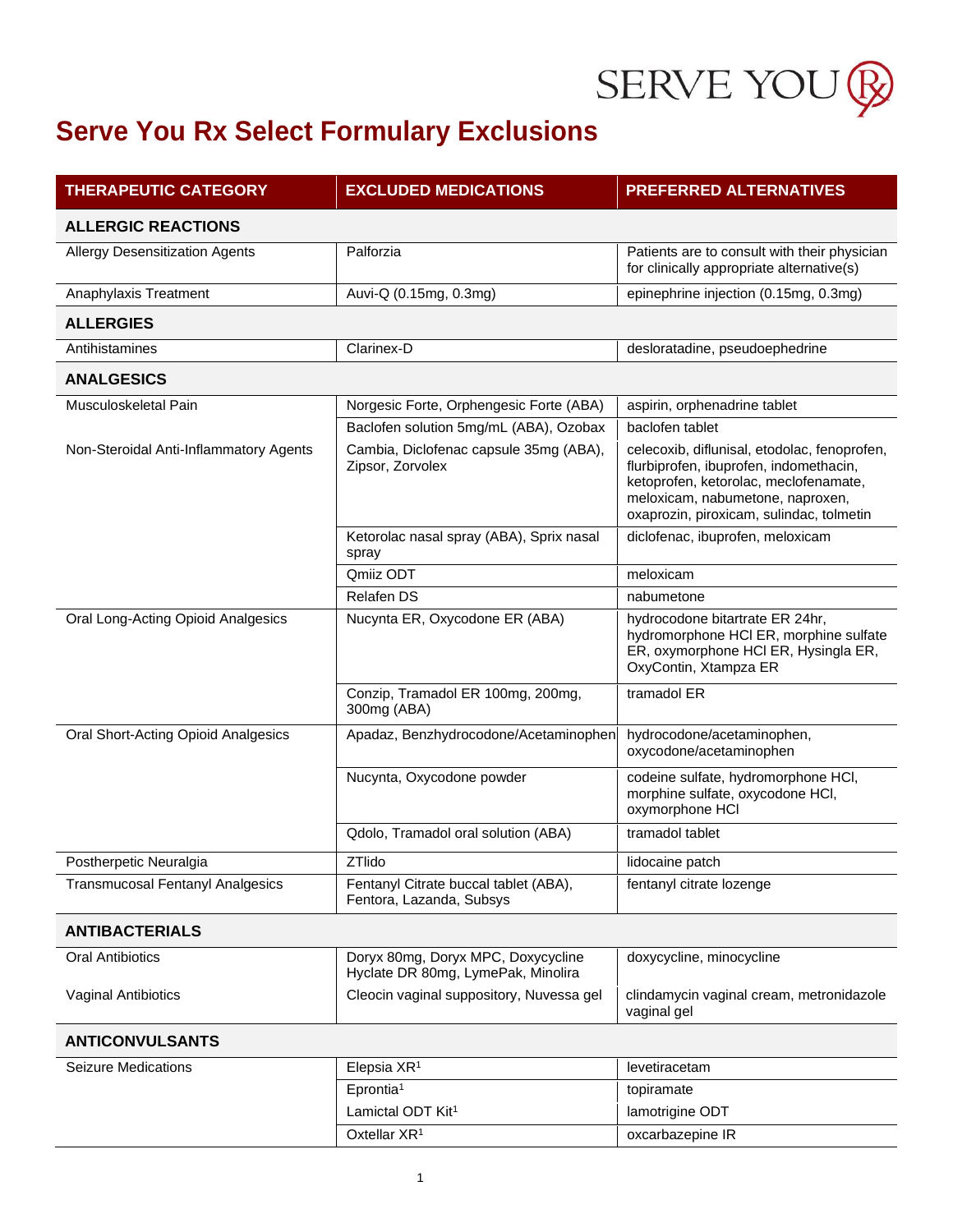| <b>THERAPEUTIC CATEGORY</b>                 | <b>EXCLUDED MEDICATIONS</b>                                                                 | <b>PREFERRED ALTERNATIVES</b>                                                                                                   |
|---------------------------------------------|---------------------------------------------------------------------------------------------|---------------------------------------------------------------------------------------------------------------------------------|
| <b>ANTIFUNGALS</b>                          |                                                                                             |                                                                                                                                 |
| Oral Antifungals                            | <b>Brexafemme</b>                                                                           | fluconazole tablet                                                                                                              |
|                                             | Tolsura                                                                                     | Itraconazole capsule                                                                                                            |
| <b>ANTIVIRALS</b>                           |                                                                                             |                                                                                                                                 |
| <b>HIV Drugs</b>                            | Cabenuva <sup>1</sup> , Descovy <sup>2</sup> , Temixys <sup>1</sup> , Vocabria <sup>1</sup> | Patients are to consult with their physician<br>for clinically appropriate alternative(s)                                       |
| <b>AUTONOMIC AND CENTRAL NERVOUS SYSTEM</b> |                                                                                             |                                                                                                                                 |
| ADHD                                        | Adhansia XR                                                                                 | dexmethylphenidate ER, methylphenidate<br>ER, Vyvanse                                                                           |
|                                             | Azstarys                                                                                    | amphetamine/dextroamphetamine IR/ER,<br>dexmethylphenidate IR/ER,<br>dextroamphetamine IR/ER,<br>methylphenidate IR/ER, Vyvanse |
|                                             | Qelbree                                                                                     | atomoxetine, clonidine ER, guanfacine ER                                                                                        |
| Alzheimer's Disease                         | Aduhelm                                                                                     | Patients are to consult with their physician<br>for clinically appropriate alternative(s)                                       |
| Amyotrophic Lateral Sclerosis (ALS)         | Exservan                                                                                    | riluzole                                                                                                                        |
| <b>Anxiety Disorders</b>                    | Loreev XR                                                                                   | clonazepam, diazepam, lorazepam,<br>oxazepam, temazepam                                                                         |
| Depression                                  | Bupropion XL (ABA) <sup>1</sup> , Forfivo XL <sup>1</sup>                                   | bupropion XL (generic Wellbutrin XL)                                                                                            |
|                                             | Sertraline capsule 100mg, 200mg <sup>1</sup>                                                | sertraline capsule                                                                                                              |
| Lambert-Eaton Myasthenic Syndrome<br>(LEMS) | Firdapse                                                                                    | Ruzurgi                                                                                                                         |
| <b>Multiple Sclerosis</b>                   | Extavia, Plegridy, Rebif                                                                    | Avonex, Betaseron                                                                                                               |
|                                             | Ponvory                                                                                     | dimethyl fumarate DR, glatopa, glatiramer,<br>Avonex, Bafiertam, Betaseron, Copaxone,<br>Kesimpta, Vumerity                     |
| Parkinson's Disease                         | Gocovri, Osmolex ER                                                                         | amantadine                                                                                                                      |
| Schizophrenia                               | Lybalvi <sup>1</sup> , Secuado <sup>1</sup>                                                 | aripiprazole, asenapine, olanzapine,<br>paliperidone ER, quetiapine, quetiapine<br>ER, risperidone, ziprasidone                 |
| Sleep-Wake Disorder                         | Hetlioz, Hetlioz LQ                                                                         | Patients are to consult with their physician<br>for clinically appropriate alternative(s)                                       |
| <b>CARDIOVASCULAR</b>                       |                                                                                             |                                                                                                                                 |
| <b>Platelet Aggregation Inhibitors</b>      | Aspirin/Omeprazole (ABA), Yosprala                                                          | aspirin, omeprazole                                                                                                             |
| <b>CHOLESTEROL</b>                          |                                                                                             |                                                                                                                                 |
| Combination products                        | Ezetimibe/Rosuvastatin (ABA), Roszet                                                        | atorvastatin, ezetimibe, rosuvastatin,<br>simvastatin                                                                           |
| PCSK9 Inhibitors                            | Praluent                                                                                    | Repatha                                                                                                                         |
| <b>Statins</b>                              | Livalo, Zypitamag                                                                           | atorvastatin, lovastatin, pravastatin,<br>rosuvastatin, simvastatin                                                             |
| <b>CONTRACEPTION</b>                        |                                                                                             |                                                                                                                                 |
| Oral Contraceptive                          | Lo Loestrin                                                                                 | Junel Fe, Larin Fe, Microgestin Fe, Tarina<br>Fe                                                                                |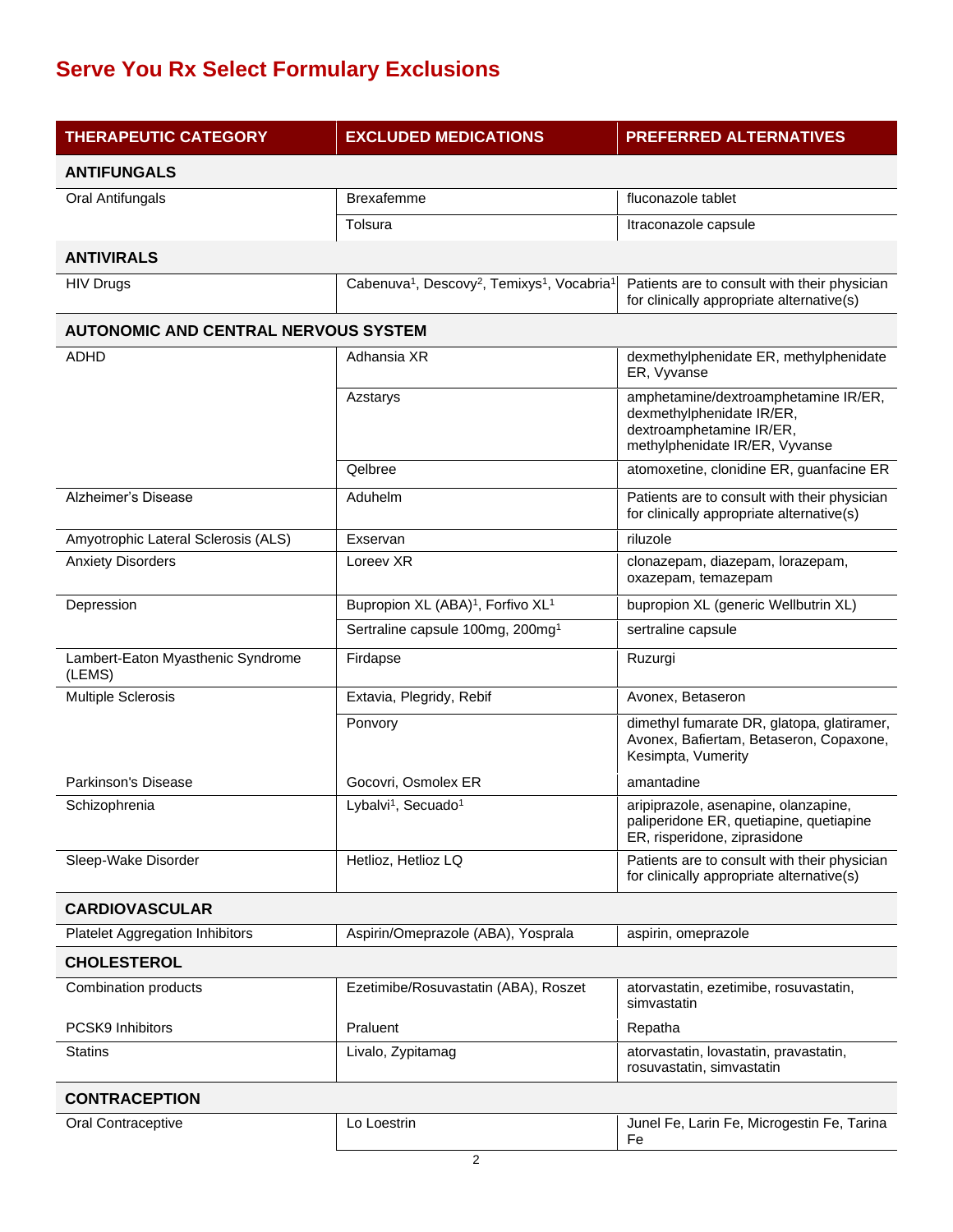| <b>THERAPEUTIC CATEGORY</b>            | <b>EXCLUDED MEDICATIONS</b>                                                                          | <b>PREFERRED ALTERNATIVES</b>                                                                                                                                                                                     |
|----------------------------------------|------------------------------------------------------------------------------------------------------|-------------------------------------------------------------------------------------------------------------------------------------------------------------------------------------------------------------------|
|                                        | <b>Nextstellis</b>                                                                                   | drospirenone/ethinyl estradiol, Loryna,<br>Natazia, Nikki                                                                                                                                                         |
|                                        | Slynd                                                                                                | Camila, Incassia, Nora-Be, norethindrone,<br>Norlyda, Norlyroc                                                                                                                                                    |
| <b>Transdermal Patch</b>               | Twirla                                                                                               | levonorgestrel/ethinyl estradiol generic<br>combination oral contraceptive, Xulane                                                                                                                                |
| Vaginal Gel                            | Phexxi                                                                                               | Patients are to consult with their physician<br>for clinically appropriate alternative(s)                                                                                                                         |
| <b>CORTICOSTEROIDS</b>                 |                                                                                                      |                                                                                                                                                                                                                   |
| <b>Oral Steroids</b>                   | Hemady                                                                                               | dexamethasone                                                                                                                                                                                                     |
|                                        | Ortikos                                                                                              | budesonide ER                                                                                                                                                                                                     |
|                                        | Rayos                                                                                                | prednisone                                                                                                                                                                                                        |
| <b>DERMATOLOGIC AGENTS</b>             |                                                                                                      |                                                                                                                                                                                                                   |
| <b>Actinic Keratosis</b>               | Zyclara 2.5%                                                                                         | imiquimod                                                                                                                                                                                                         |
| <b>Atopic Dermatitis</b>               | Opzelura                                                                                             | betamethasone, fluocinolone,<br>halobetasol, hydrocortisone,<br>pimecrolimus cream, tacrolimus<br>ointment, triamcinolone, Eucrisa                                                                                |
| Non-Steroidal Anti-Inflammatory Agents | Diclofenac patch (ABA), Flector, Licart                                                              | celecoxib, diflunisal, etodolac, fenoprofen,<br>flurbiprofen, ibuprofen, indomethacin,<br>ketoprofen, ketorolac, meclofenamate,<br>meloxicam, nabumetone, naproxen,<br>oxaprozin, piroxicam, sulindac, tolmetin   |
|                                        | Pennsaid, Voltaren gel                                                                               | diclofenac gel/solution                                                                                                                                                                                           |
| Plaque Psoriasis                       | Calcipotriene foam 0.005% (ABA), Sorilux                                                             | calcipotriene                                                                                                                                                                                                     |
|                                        | Halobetasol Propionate foam 0.05% (ABA),<br>Lexette                                                  | betamethasone, clobetasol, halobetasol<br>cream/ointment                                                                                                                                                          |
|                                        | Duobrii                                                                                              | clobetasol, fluocinonide, halobetasol,<br>tazarotene cream, Enstilar                                                                                                                                              |
|                                        | Wynzora                                                                                              | calcipotriene, calcipotriene/betamethasone,<br>Enstilar, Taclonex suspension                                                                                                                                      |
| <b>Topical Acne Treatment</b>          | Aklief, Clindagel, Veltin                                                                            | adapalene cream/gel, adapalene/benzoyl<br>peroxide, clindamycin gel/lotion/solution,<br>clindamycin/benzoyl peroxide, dapsone,<br>erythromycin/benzoyl peroxide, tretinoin<br>cream, Aczone 7.5%, Amzeeg, Onexton |
|                                        | Avita, Differin lotion                                                                               | adapalene cream/gel, tretinoin cream/gel,<br>Retin-A micro gel 0.06% and 0.08%                                                                                                                                    |
|                                        | Arazlo, Fabior, Tazarotene 0.1% foam,<br>Tazorac cream 0.05%, Tazorac gel 0.05%,<br>Tazorac gel 0.1% | tazarotene cream                                                                                                                                                                                                  |
|                                        | Winlevi                                                                                              | adapalene cream/gel, clindamycin<br>gel/lotion/solution, dapsone, tazarotene<br>cream, tretinoin cream                                                                                                            |
| <b>Topical Anti-Infectives</b>         | Noritate cream                                                                                       | azelaic acid gel, ivermectin cream,<br>metronidazole cream/gel/lotion, Finacea<br>foam, Soolantra                                                                                                                 |
| <b>Topical Antifungals</b>             | Jublia                                                                                               | ciclopirox, tavaborole, terbinafine, Kerydin                                                                                                                                                                      |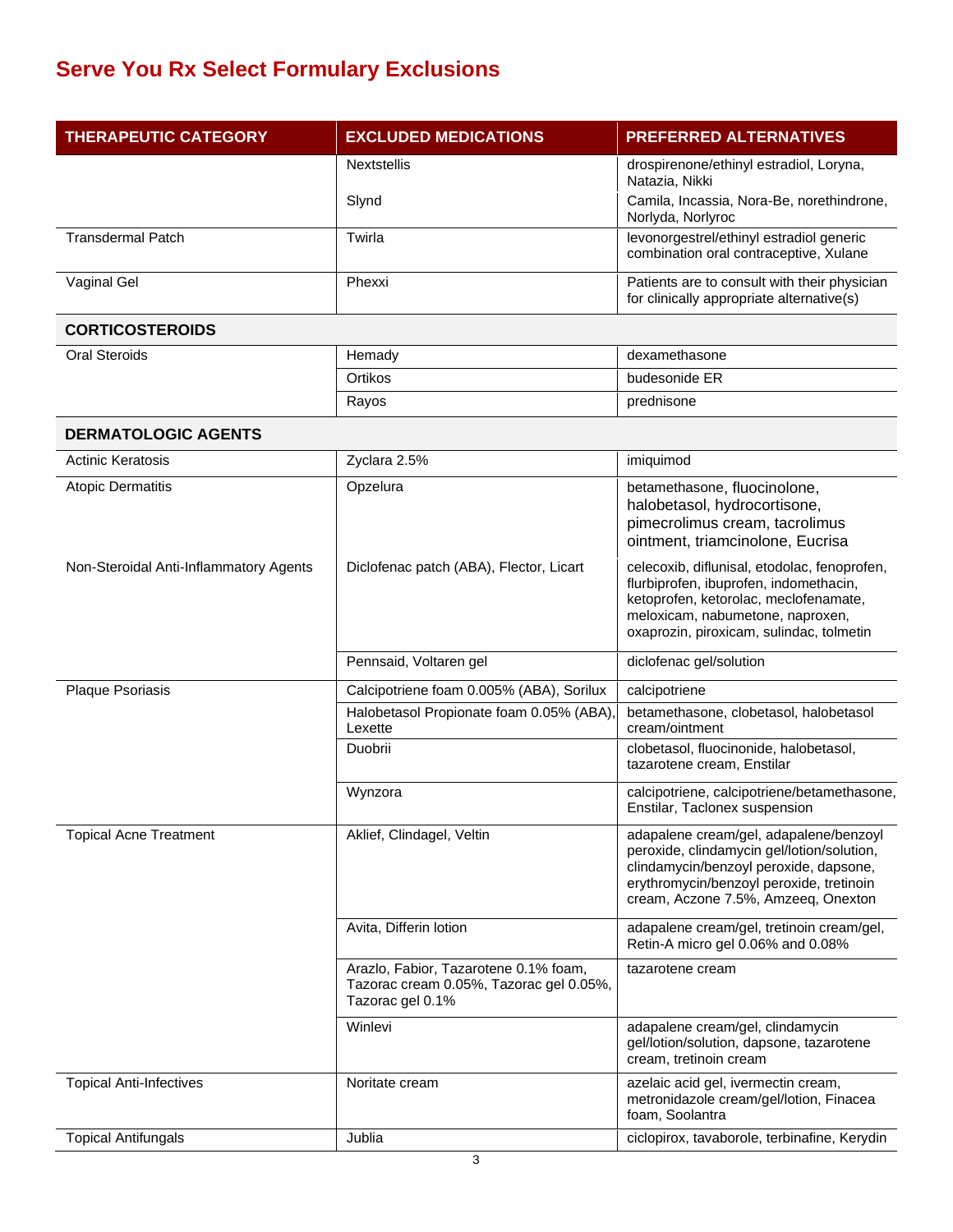| <b>THERAPEUTIC CATEGORY</b>                                              | <b>EXCLUDED MEDICATIONS</b>                                                                                                                  | <b>PREFERRED ALTERNATIVES</b>                                              |
|--------------------------------------------------------------------------|----------------------------------------------------------------------------------------------------------------------------------------------|----------------------------------------------------------------------------|
| <b>Topical Corticosteroids</b>                                           | Halog ointment                                                                                                                               | betamethasone, mometasone,<br>triamcinolone acetonide                      |
|                                                                          | Impeklo lotion                                                                                                                               | betamethasone, clobetasol                                                  |
|                                                                          | Impoyz cream                                                                                                                                 | clobetasol                                                                 |
|                                                                          | Psorcon cream, Verdeso foam                                                                                                                  | betamethasone, fluocinolone                                                |
|                                                                          | Pandel cream                                                                                                                                 | flurandrenolide, hydrocortisone valerate,<br>triamcinolone acetonide       |
|                                                                          | <b>ALA Scalp lotion</b>                                                                                                                      | hydrocortisone                                                             |
|                                                                          | Apexicon E cream                                                                                                                             | betamethasone, fluocinonide                                                |
|                                                                          | Capex shampoo                                                                                                                                | fluocinolone acetonide scalp oil, Derma-<br>Smooth/FS                      |
|                                                                          | Cordran tape                                                                                                                                 | flurandrenolide                                                            |
|                                                                          | Trianex ointment                                                                                                                             | hydrocortisone valerate, triamcinolone<br>acetonide                        |
|                                                                          | Ultravate lotion                                                                                                                             | clobetasol propionate, fluocinonide,<br>halobetasol propionate             |
| <b>DIABETES</b>                                                          |                                                                                                                                              |                                                                            |
| Antihypoglycemic Agents                                                  | GlucaGen HypoKit, Glucagon Kit (Lilly<br>manufacturer), Gvoke HypoPen, Gvoke Kit,<br>Gvoke PFS                                               | Baqsimi, Glucagon (generic or Fresenius<br>manufacturer), Zegalogue        |
| <b>Basal Insulin</b>                                                     | Basaglar, Insulin Glargine-yfgn, Levemir,<br>Semglee, Tresiba                                                                                | Lantus, Toujeo                                                             |
| Blood Glucose Meters, Test Strips, and<br><b>Control Solutions</b>       | Examples: Abbott (FreeStyle, Precision),<br>Arkray (Glucocard), Lifescan (OneTouch),<br>Trividia (TRUEtest, TRUEtrack), Roche<br>(Accu-Chek) | Ascencia (Contour, Contour Next)                                           |
| <b>Blood Sugar Regulators Miscellaneous</b>                              | metformin ER modified release (generic<br>Glumetza), metformin ER osmotic (generic<br>Fortamet)                                              | metformin ER (generic Glucophage XR)                                       |
| <b>Continuous Glucose Monitoring (CGM)</b>                               | Freestyle Libre                                                                                                                              | Dexcom                                                                     |
| Dipeptidyl Peptidase-4 (DPP-4) Inhibitors<br>& Combinations              | Alogliptin (ABA), Alogliptin/metformin<br>(ABA), Alogliptin/pioglitazone (ABA),<br>Kazano, Kombiglyze XR, Nesina, Onglyza,<br>Oseni          | Janumet, Janumet XR, Januvia,<br>Jentadueto, Jentadueto XR, Tradjenta      |
| Glucagon-Like Peptide-1 (GLP-1) Agonists                                 | Adlyxin                                                                                                                                      | Bydureon, Bydureon BCise, Byetta,<br>Ozempic, Rybelsus, Trulicity, Victoza |
| Insulins                                                                 | Novolin, Novolin Relion                                                                                                                      | Humulin                                                                    |
| Rapid-acting Insulin                                                     | Admelog, Apidra, Fiasp, Insulin Aspart<br>(ABA), Insulin Lispro (ABA), Novolog,<br>Novolog Relion                                            | Humalog, Lyumjev                                                           |
| SGLT2 Inhibitor and DPP-4 Inhibitor<br>Combinations                      | Qtern, Steglujan                                                                                                                             | Glyxambi, Trijardy XR                                                      |
| Sodium-glucose co-transporter (SGLT2)<br>Inhibitors - single agent       | Invokana, Steglatro                                                                                                                          | Farxiga, Jardiance                                                         |
| Sodium-glucose co-transporter (SGLT2)<br>Inhibitors - combination agents | Invokamet, Invokamet XR, Segluromet                                                                                                          | Synjardy, Synjardy XR, Xigduo XR                                           |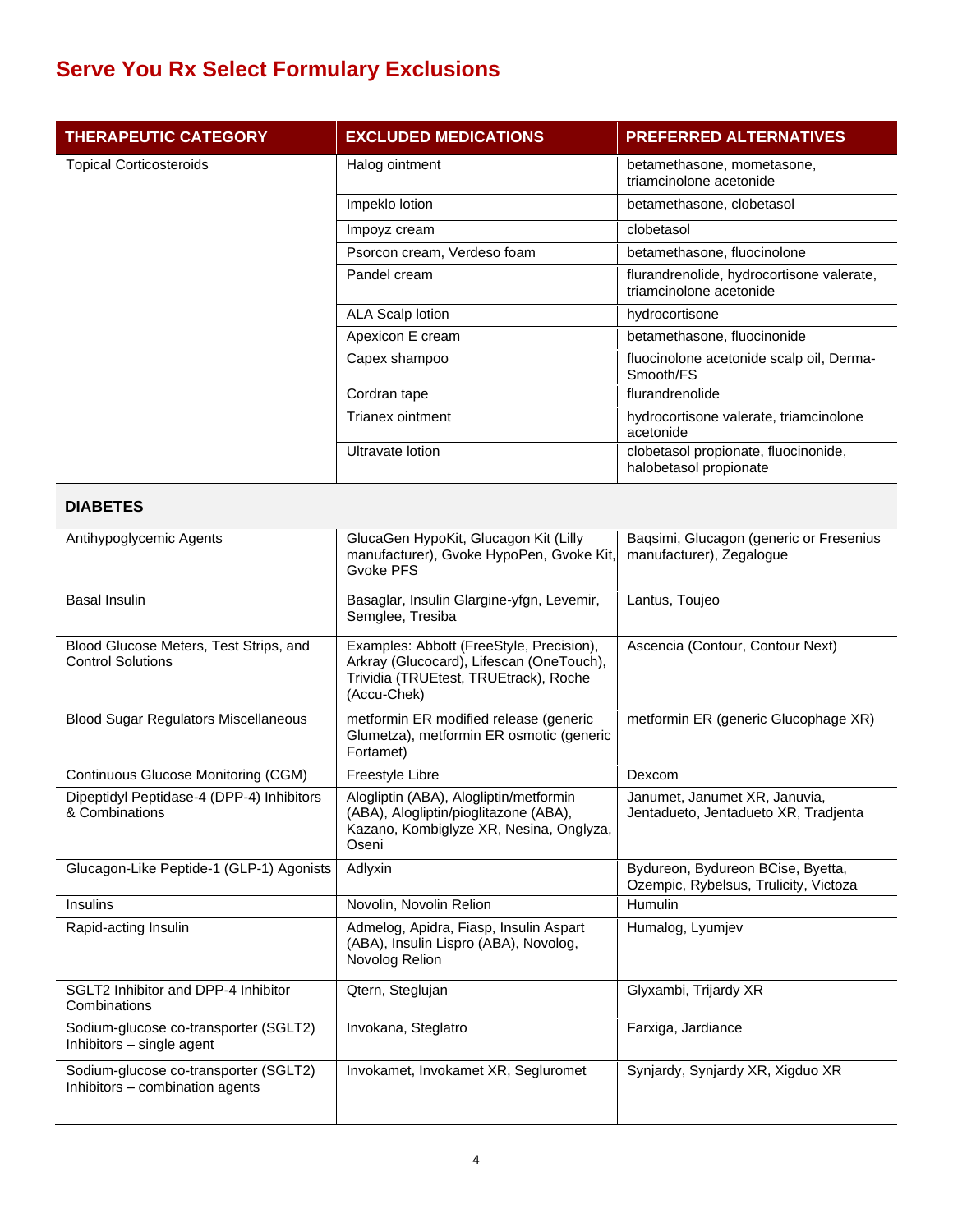| <b>THERAPEUTIC CATEGORY</b>                                                      | <b>EXCLUDED MEDICATIONS</b>                                            | <b>PREFERRED ALTERNATIVES</b>                                                                             |
|----------------------------------------------------------------------------------|------------------------------------------------------------------------|-----------------------------------------------------------------------------------------------------------|
| <b>ENDOCRINE</b>                                                                 |                                                                        |                                                                                                           |
| Acromegaly                                                                       | Mycapssa                                                               | octreotide injection                                                                                      |
| Adrenocortical Insufficiency                                                     | Alkindi Sprinkle                                                       | hydrocortisone                                                                                            |
| Cushing's Disease                                                                | Isturisa                                                               | ketoconazole tabs, Korlym                                                                                 |
|                                                                                  | Signifor (SQ)                                                          | Signifor LAR                                                                                              |
| <b>Growth Hormones</b>                                                           | Genotropin, Humatrope, Omnitrope,<br>Saizen, Zomacton                  | Norditropin, Nutropin AQ                                                                                  |
| Hypogonadism                                                                     | Aveed, Jatenzo, Natesto, Testopel                                      | testosterone, Androderm, Xyosted                                                                          |
| Hypothyroidism                                                                   | Levothyroxine Capsules (ABA), Thyquidity,<br>Tirosint                  | levothyroxine                                                                                             |
| Infertility                                                                      | Gonal-F, Gonal-F RFF                                                   | Follistim AQ                                                                                              |
|                                                                                  | Cetrotide                                                              | ganirelix (Organon manufacturer)                                                                          |
| <b>GASTROINTESTINAL</b>                                                          |                                                                        |                                                                                                           |
| Anti-Inflammatory/Anti-Ulcer Agents                                              | Duexis, ibuprofen/famotidine                                           | famotidine, ibuprofen                                                                                     |
| Antiemetics                                                                      | Sancuso patch                                                          | granisetron solution/tablet, ondansetron<br>ODT                                                           |
| <b>Bowel Preparation Medications</b>                                             | OsmoPrep, Plenvu                                                       | Clenpiq, Gavilyte, PEG 3350, Suprep                                                                       |
| Diarrhea                                                                         | Motofen                                                                | diphenoxylate/atropine, loperamide                                                                        |
| <b>Gallbladder Stones</b>                                                        | Reltone, Ursodiol (ABA)                                                | ursodiol capsule 300mg                                                                                    |
| Gastroparesis                                                                    | Gimoti                                                                 | metoclopramide                                                                                            |
| <b>Inflammatory Bowel Disease</b>                                                | Dipentum                                                               | balsalazide, mesalamine, Apriso                                                                           |
| Irritable Bowel Syndrome with<br>Constipation/Chronic Idiopathic<br>Constipation | Amitiza, Lubiprostone (ABA), Trulance                                  | Linzess                                                                                                   |
| Opioid-Induced Constipation                                                      | Amitiza, Lubiprostone (ABA), Movantik,<br>Relistor                     | Symproic                                                                                                  |
| Pancreatic Enzymes                                                               | Pancreaze, Pertzye, Viokace                                            | Creon, Zenpep                                                                                             |
| Proton Pump Inhibitors                                                           | omeprazole/sodium bicarbonate, Dexilant,<br>Rabeprazole Sprinkle (ABA) | esomeprazole magnesium, lansoprazole,<br>omeprazole, pantoprazole, rabeprazole                            |
| <b>GENITOURINARY</b>                                                             |                                                                        |                                                                                                           |
| <b>Interstitial Cystitis</b>                                                     | Elmiron                                                                | amitriptyline, hydroxyzine                                                                                |
| Overactive Bladder (OAB)                                                         | Gemtesa                                                                | darifenacin ER, oxybutynin IR/ER,<br>solifenacin, tolterodine IR/ER, trospium<br>IR/ER, Myrbetriq tablets |
|                                                                                  | Myrbetriq suspension                                                   | oxybutynin IR/ER                                                                                          |
| Neurogenic Detrusor Overactivity (NDO)                                           | Vesicare LS                                                            | oxybutynin IR/ER                                                                                          |
| <b>HEMATOLOGICAL</b>                                                             |                                                                        |                                                                                                           |
| Colony-Stimulating Agents (filgrastim)                                           | Granix, Neupogen                                                       | Nivestym, Zarxio                                                                                          |

| Colony-Stimulating Agents (filgrastim)    | Granix, Neupogen            | Nivestym, Zarxio                   |
|-------------------------------------------|-----------------------------|------------------------------------|
| Colony-Stimulating Agents (pegfilgrastim) | Fulphila, Nyvepria, Udenyca | Neulasta, Ziextenzo                |
| Cyclin-Dependent Kinase Inhibitor         | Cosela                      | Nivestym, Zarxio                   |
| Erythropoiesis-Stimulating Agents         | Epogen                      | Aranesp, Procrit, Retacrit         |
| Hemophilia                                | Esperoct <sup>1</sup>       | Adynovate, Afstyla, Eloctate, Jivi |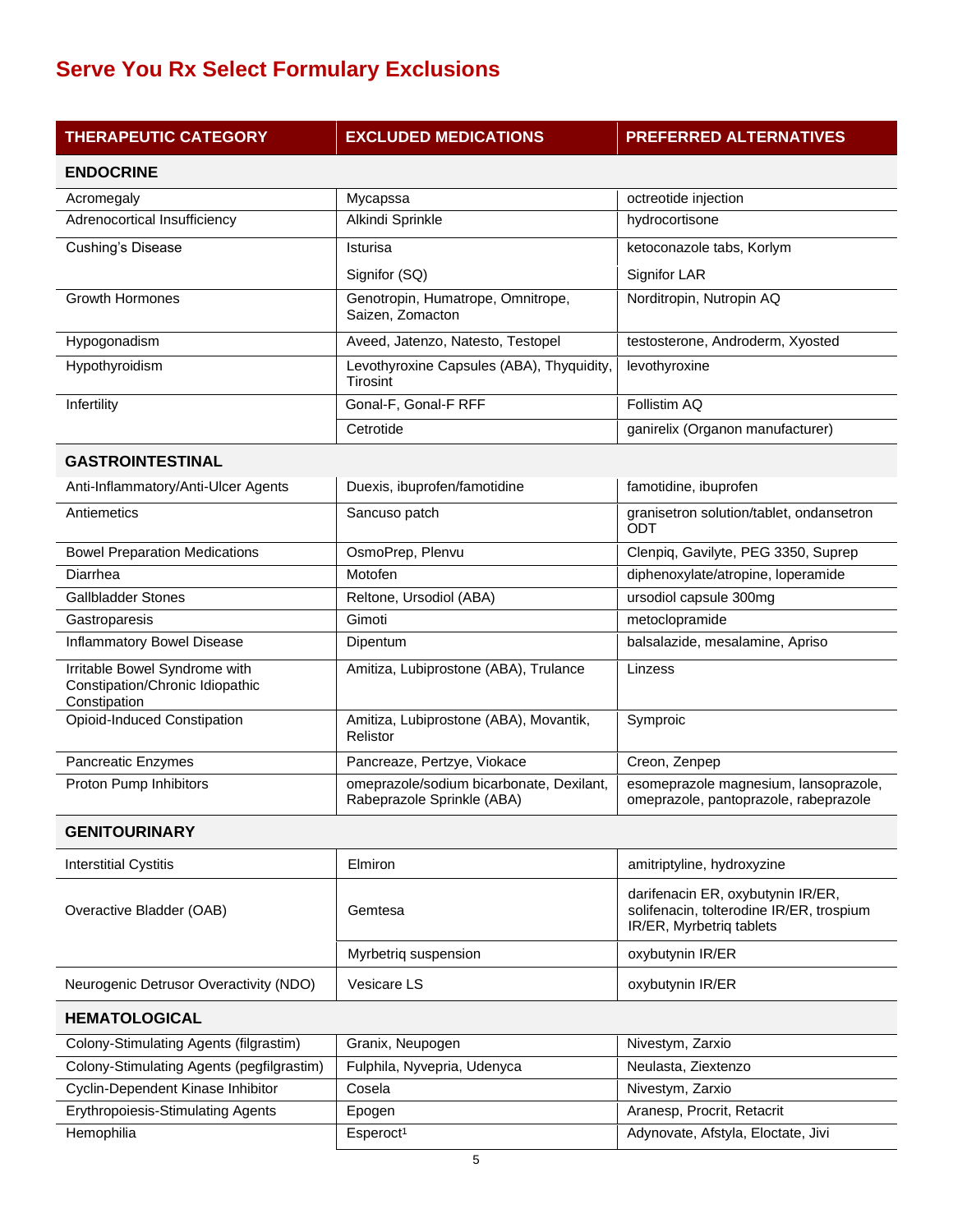| <b>THERAPEUTIC CATEGORY</b>                             | <b>EXCLUDED MEDICATIONS</b>                                  | <b>PREFERRED ALTERNATIVES</b>                                                                                            |
|---------------------------------------------------------|--------------------------------------------------------------|--------------------------------------------------------------------------------------------------------------------------|
|                                                         | Sevenfact <sup>1</sup>                                       | Novoseven                                                                                                                |
| Sickle Cell Disease                                     | Oxbryta                                                      | hydroxyurea                                                                                                              |
|                                                         |                                                              |                                                                                                                          |
| <b>HEPATITIS</b>                                        |                                                              |                                                                                                                          |
| <b>Hepatitis B</b>                                      | Vemlidy <sup>1</sup>                                         | entecavir, tenofovir                                                                                                     |
| <b>Hepatitis C</b>                                      | Ledipasvir/sofosbuvir (ABA),<br>Velpatasvir/sofosbuvir (ABA) | Epclusa, Harvoni, Mavyret, Vosevi                                                                                        |
| <b>HYPERTENSION</b>                                     |                                                              |                                                                                                                          |
| Beta-Blocker                                            | Kapspargo                                                    | metoprolol ER                                                                                                            |
|                                                         | Inderal XL, Innopran XL                                      | propranolol ER                                                                                                           |
| Calcium Channel Blocker                                 | Conjupri, Katerzia                                           | amlodipine                                                                                                               |
| <b>IMMUNOMODULATORS</b>                                 |                                                              |                                                                                                                          |
| Interleukin-17 (IL-17)                                  | Cosentyx                                                     | Taltz                                                                                                                    |
| Janus Kinase (JAK) Inhibitor                            | Olumiant                                                     | Rinvog, Xeljanz, Xeljanz XR                                                                                              |
| <b>Methotrexate Products</b>                            | Otrexup, RediTrex                                            | methotrexate, Rasuvo                                                                                                     |
| <b>TNF</b> inhibitor                                    | Infliximab, Remicade, Renflexis                              | Avsola, Inflectra                                                                                                        |
| <b>IMMUNOTHERAPY</b>                                    |                                                              |                                                                                                                          |
| Immune Globulin, Intravenous (IVIG)                     | Asceniv, Panzyga                                             | Gammagard, Gammaplex, Gamunex-C,<br>Privigen                                                                             |
| Immune Globulin, Subcutaneous (SCIG)                    | Cutaquig                                                     | Cuvitru, Hizentra, Xembify                                                                                               |
| <b>MIGRAINE</b>                                         |                                                              |                                                                                                                          |
| Calcitonin Gene-Related Peptide (CGRP)<br>Antagonist    | Emgality 120mg/mL, Qulipta                                   | amitriptyline, atenolol, divalproex sodium,<br>nadolol, propranolol, timolol, topiramate,<br>venlafaxine, Aimovig, Ajovy |
| Serotonin Receptor Agonists                             | Onzetra Xsail, Tosymra, Zembrace<br>Symtouch                 | rizatriptan ODT, sumatriptan injection,<br>sumatriptan nasal spray, zolmitriptan ODT                                     |
|                                                         | Reyvow                                                       | Nurtec ODT, Ubrelvy                                                                                                      |
|                                                         | Trudhesa                                                     | dihydroergotamine                                                                                                        |
| <b>NEPHROLOGY</b>                                       |                                                              |                                                                                                                          |
| Autosomal Dominant Polycystic Kidney<br>Disease (ADPKD) | Jynarque                                                     | Patients are to consult with their physician<br>for clinically appropriate alternative(s)                                |
| Lupus Nephritis                                         | Lupkynis                                                     | Benlysta                                                                                                                 |
| <b>ONCOLOGY</b>                                         |                                                              |                                                                                                                          |
| <b>Alkylating Agents</b>                                | Belrapzo, Bendamustine, Treanda                              | Bendeka                                                                                                                  |
| Enzyme Inhibitor                                        | Fotivda, Tazverik                                            | Patients are to consult with their physician<br>for clinically appropriate alternative(s)                                |
|                                                         | Pemazyre                                                     | Truseltiq                                                                                                                |
|                                                         | Tepmetko                                                     | Tabrecta                                                                                                                 |
| Hormone-Related                                         | Yonsa                                                        | Xtandi                                                                                                                   |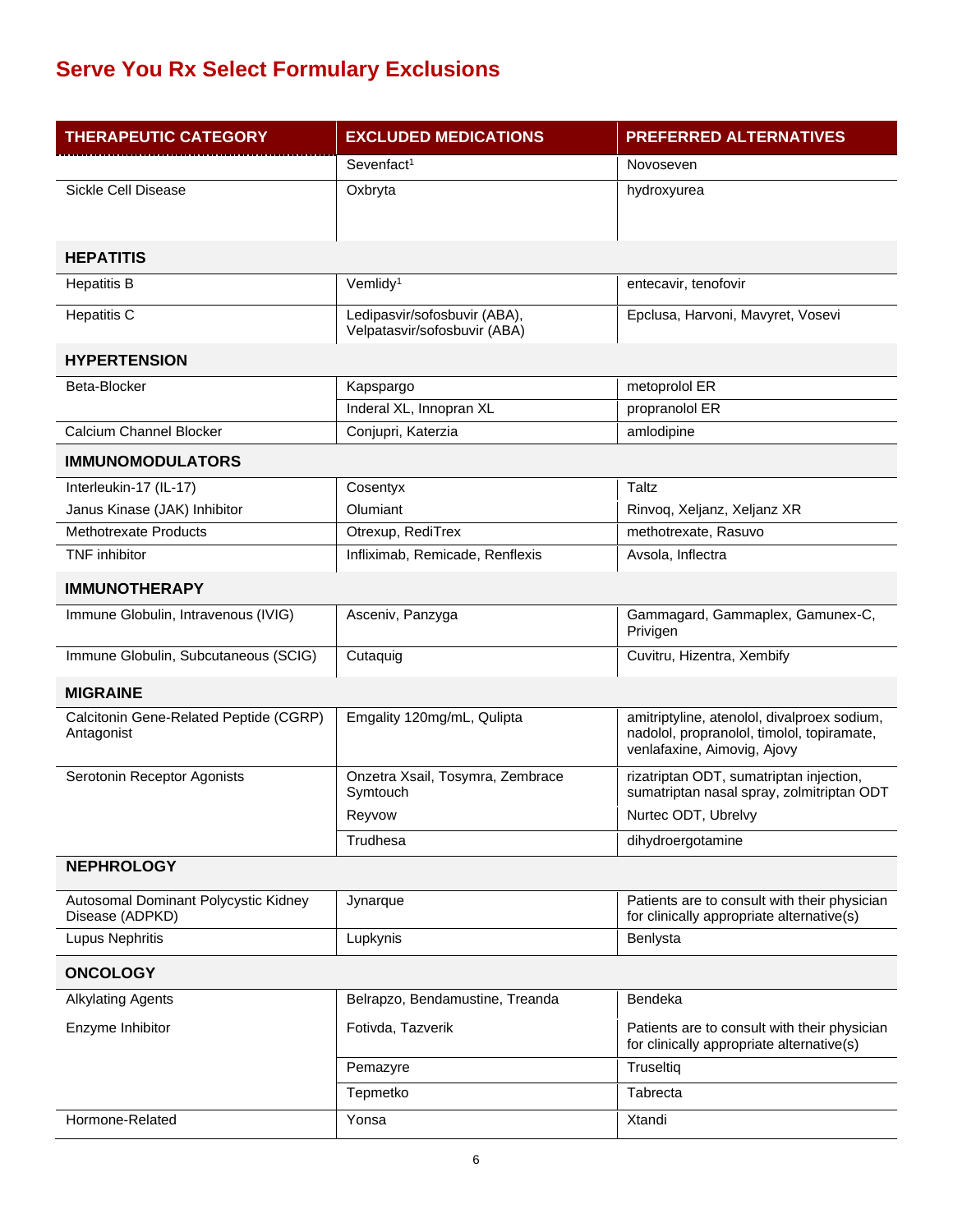| <b>THERAPEUTIC CATEGORY</b>                            | <b>EXCLUDED MEDICATIONS</b>                                                                                                     | PREFERRED ALTERNATIVES                                                                                                                                                   |
|--------------------------------------------------------|---------------------------------------------------------------------------------------------------------------------------------|--------------------------------------------------------------------------------------------------------------------------------------------------------------------------|
| Miscellaneous                                          | Darzolex Faspro                                                                                                                 | Patients are to consult with their physician<br>for clinically appropriate alternative(s)                                                                                |
|                                                        | Rylaze                                                                                                                          | Oncaspar                                                                                                                                                                 |
| <b>Monoclonal Antibodies</b>                           | Riabni, Truxima                                                                                                                 | Ruxience                                                                                                                                                                 |
|                                                        | Herzuma, Ogivri, Ontruzant                                                                                                      | Kanjinti, Phesgo, Trazimera                                                                                                                                              |
| Nucleoside Metabolic Inhibitor                         | Ingovi                                                                                                                          | Patients are to consult with their physician<br>for clinically appropriate alternative(s)                                                                                |
| <b>OPHTHALMIC</b>                                      |                                                                                                                                 |                                                                                                                                                                          |
| Anti-Inflammatory                                      | Bromsite, Ilevro, Nevanac                                                                                                       | bromfenac ophthalmic solution, diclofenac<br>ophthalmic solution, flurbiprofen sodium<br>ophthalmic solution, ketorolac<br>tromethamine ophthalmic solution,<br>Prolensa |
| Antiglaucoma Drugs                                     | Vyzulta, Zioptan                                                                                                                | latanoprost ophthalmic solution, travoprost<br>ophthalmic solution, Lumigan                                                                                              |
|                                                        | Timoptic Ocudose 0.25%                                                                                                          | timolol ophthalmic solution                                                                                                                                              |
| Antihistamine                                          | Zerviate                                                                                                                        | azelastine ophthalmic solution, bepotastine<br>ophthalmic solution, olopatadine<br>ophthalmic solution                                                                   |
| Dry Eye Syndrome                                       | Cequa                                                                                                                           | Restasis, Xiidra                                                                                                                                                         |
| Presbyopia                                             | Vuity                                                                                                                           | pilocarpine ophthalmic solution                                                                                                                                          |
| <b>OSTEOARTHRITIS</b>                                  |                                                                                                                                 |                                                                                                                                                                          |
| Viscosupplements                                       | Gel-One, Genvisc 850, Hyalgan, Hymovis,<br>Monovisc, Orthovisc, Supartz FX, Synvisc,<br>Synvisc-One, Triluron, Trivisc, Visco-3 | Durolane, Euflexxa, Gelsyn-3                                                                                                                                             |
| <b>OTHER</b>                                           |                                                                                                                                 |                                                                                                                                                                          |
| Alagille Syndrome                                      | Livmarli                                                                                                                        | Patients are to consult with their physician<br>for clinically appropriate alternative(s)                                                                                |
| <b>ANCA-Associated Vasculitis</b>                      | <b>Tavneos</b>                                                                                                                  | Patients are to consult with their physician<br>for clinically appropriate alternative(s)                                                                                |
| Duchenne Muscular Dystrophy                            | Amondys 45, Exondys 51, Vyondys 53                                                                                              | dexamethasone, methylprednisolone,<br>prednisone                                                                                                                         |
|                                                        | Viltepso                                                                                                                        | dexamethasone, methylprednisolone                                                                                                                                        |
| Gout                                                   | Colchicine capsule (ABA), Colcrys,<br>Gloperba, Mitigare                                                                        | colchicine tablet                                                                                                                                                        |
| Graft versus Host Disease (GVHD)                       | Rezurock                                                                                                                        | Imbruvica, Jakafi                                                                                                                                                        |
| <b>Hypertension and Osteoarthritis</b>                 | Consensi                                                                                                                        | amlodipine, celecoxib                                                                                                                                                    |
| Long-Chain Fatty Acid Oxidation Disorders<br>(LC-FAOD) | Dojolvi                                                                                                                         | Patients are to consult with their physician<br>for clinically appropriate alternative(s)                                                                                |
| Macular Degeneration                                   | Beovu                                                                                                                           | ophthalmic bevacizumab (compound),<br>Eylea, Lucentis, Macugen                                                                                                           |
| Nasal Polyps                                           | Xhance                                                                                                                          | mometasone furoate, Beconase AQ                                                                                                                                          |
| Opioid Overdose                                        | LifEMS Naloxone                                                                                                                 | naloxone, Kloxxado, Narcan                                                                                                                                               |
| Osteoporosis                                           | Forteo                                                                                                                          | Teriparatide, Tymlos                                                                                                                                                     |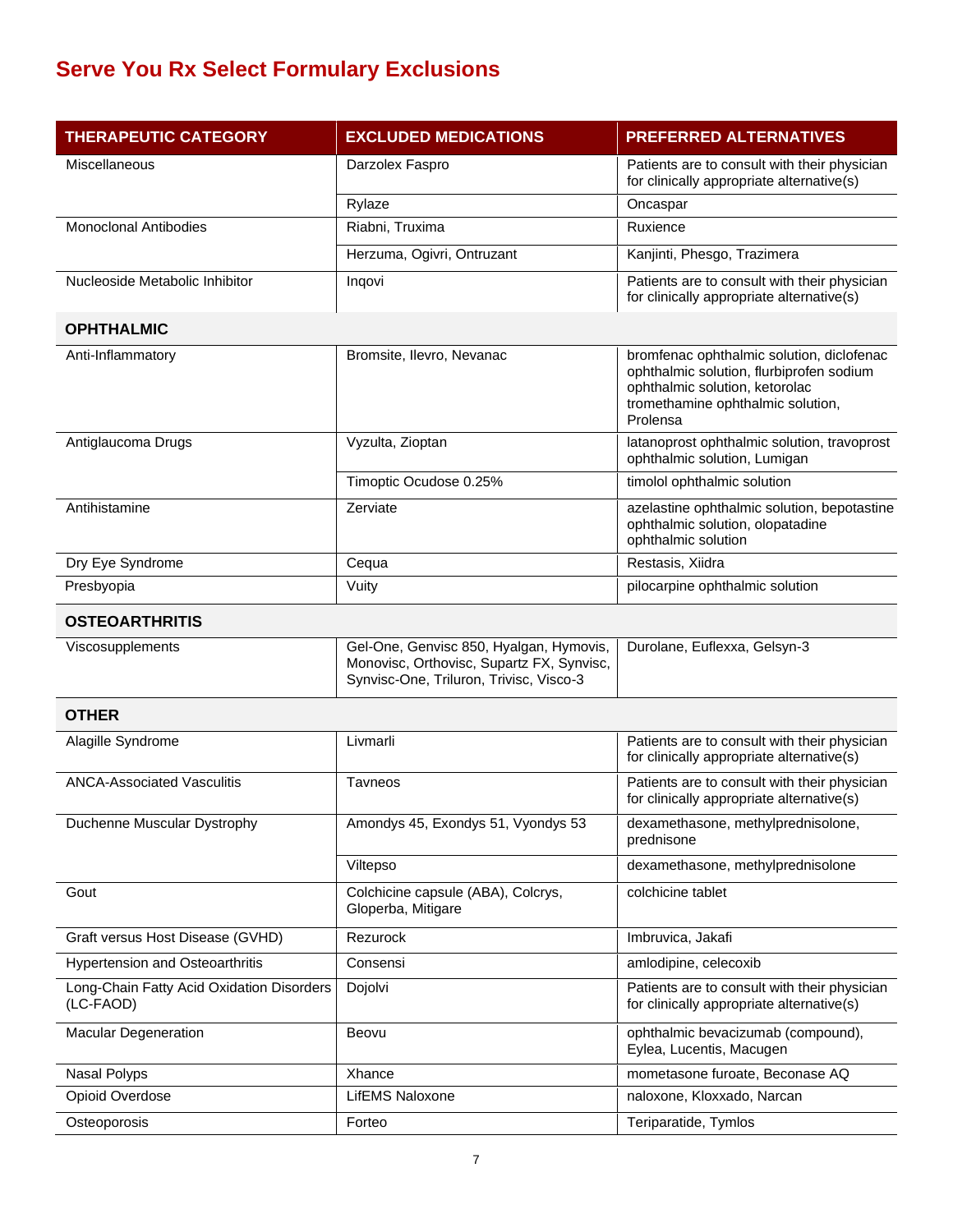| <b>THERAPEUTIC CATEGORY</b>                                                                              | <b>EXCLUDED MEDICATIONS</b>                                                                                                                                                          | <b>PREFERRED ALTERNATIVES</b>                                                                                   |
|----------------------------------------------------------------------------------------------------------|--------------------------------------------------------------------------------------------------------------------------------------------------------------------------------------|-----------------------------------------------------------------------------------------------------------------|
| Wilson's Disease                                                                                         | penicillamine capsule                                                                                                                                                                | penicillamine tablet, Depen Titra                                                                               |
| <b>RESPIRATORY</b>                                                                                       |                                                                                                                                                                                      |                                                                                                                 |
| Chronic Obstructive Pulmonary Disease<br>(inhaled anticholinergics)                                      | Incruse Ellipta, Tudorza Pressair                                                                                                                                                    | Spiriva                                                                                                         |
| Chronic Obstructive Pulmonary Disease<br>(long-acting beta agonist/long-acting<br>muscarinic antagonist) | Bevespi, Duaklir                                                                                                                                                                     | Anoro Ellipta, Stiolto Respimat                                                                                 |
| <b>Cystic Fibrosis</b>                                                                                   | Cayston, Kitabis Pak, Tobramycin Neb<br>300mg/5mL (ABA)                                                                                                                              | tobramycin nebulizer solution, TOBI<br>Podhaler                                                                 |
|                                                                                                          | <b>Bronchitol</b>                                                                                                                                                                    | hypertonic saline, Pulmozyme                                                                                    |
| Pulmonary Anti-Inflammatory Inhalers                                                                     | Alvesco, ArmonAir Digihaler, Asmanex,<br><b>QVAR</b>                                                                                                                                 | Arnuity Ellipta, Flovent Diskus, Flovent<br>HFA, Pulmicort Flexhaler                                            |
| Pulmonary Anti-Inflammatory/Long-Acting<br>Beta Agonist Combination Inhalers                             | AirDuo Digihaler, AirDuo RespiClick,<br>Budesonide/Formoterol (ABA), Dulera,<br>Fluticasone/Salmeterol 55/14, 113/14,<br>232/14 (ABA)                                                | fluticasone/salmeterol 100/50, 250/50,<br>500/50, Advair Diskus, Advair HFA, Breo<br>Ellipta, Symbicort, Wixela |
| Short-Acting Beta-2 Adrenergic Inhalers                                                                  | Albuterol HFA (Ventolin HFA ABA, Prasco<br>manufacturer), Levalbuterol HFA (ABA),<br>ProAir Digihaler, ProAir HFA, ProAir<br>RespiClick, Proventil HFA, Ventolin HFA,<br>Xopenex HFA | albuterol HFA (except Prasco<br>manufacturer)                                                                   |
|                                                                                                          |                                                                                                                                                                                      |                                                                                                                 |

#### **UROLOGICAL**

| Erectile<br><b>Oral Agents</b><br>Dystunction | Stendra | tadalatil<br>sildenafil.<br>vardenatil |
|-----------------------------------------------|---------|----------------------------------------|
|                                               |         |                                        |

#### **VITAMINS and MINERALS**

| Iron Supplements     | Accrufer                                                                                                                                                                                                                                                                                                                                                                                                                                                                                                                                                | ferrous fumarate, ferrous gluconate, ferrous<br>sulfate |
|----------------------|---------------------------------------------------------------------------------------------------------------------------------------------------------------------------------------------------------------------------------------------------------------------------------------------------------------------------------------------------------------------------------------------------------------------------------------------------------------------------------------------------------------------------------------------------------|---------------------------------------------------------|
| <b>Multivitamins</b> | Amladex, Biopar delta-FORTE, Dayavite,<br>DermacinRx Ribotin-E, Dexifol, Feonyx,<br>Folamax, Folamed DHA, Folic-K, Foliflex,<br>Folika-T, Folika-V, Folitin-Z, Foltrexyl,<br>Genicin Vita-S, Genicin Vita-Q, Hylavite,<br>Hylazinc, Lorid, MultiPro, Multitam, Multi-<br>Vit-Flor, Nicadan, NicAzel, NicAzel Forte,<br>Nicomide, ProFola, Quflora Fe, Remedient,<br>TronVite, Venexa, Venexa Fe, Ventrixyl,<br>VitaSure, Vitramyn, Vitranol, Vitranol Fe,<br>Vitrexate, Vitrexate Fe, Vitrexyl, Vitrexyl +<br>Iron, Xvite, Zeldana, Zintrexyl-C, Zyvana | generic multivitamins                                   |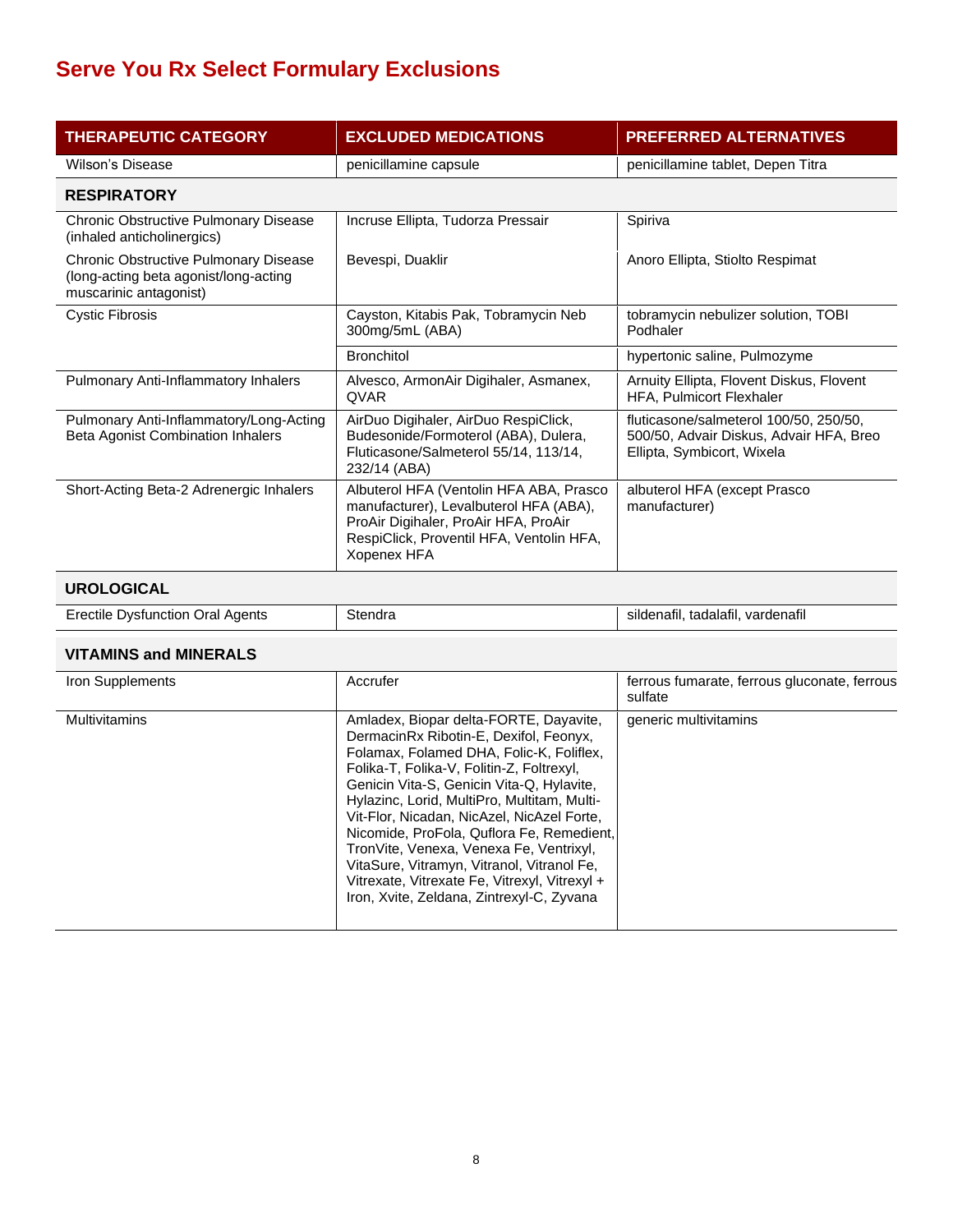| <b>THERAPEUTIC CATEGORY</b>                                | <b>EXCLUDED MEDICATIONS</b>                                                                                                                                                                                                                                                                                                                                                                                                                                                                                                                                                                                                                                                                                                                                                                                                                                                                                     | <b>PREFERRED ALTERNATIVES</b>                                                             |
|------------------------------------------------------------|-----------------------------------------------------------------------------------------------------------------------------------------------------------------------------------------------------------------------------------------------------------------------------------------------------------------------------------------------------------------------------------------------------------------------------------------------------------------------------------------------------------------------------------------------------------------------------------------------------------------------------------------------------------------------------------------------------------------------------------------------------------------------------------------------------------------------------------------------------------------------------------------------------------------|-------------------------------------------------------------------------------------------|
| <b>Prenatal Vitamins</b><br><b>WEIGHT LOSS MEDICATIONS</b> | AzesChew, Azesco, CitraNatal Assure,<br>CitraNatal Bloom, CitraNatal DHA,<br>CitraNatal Essence, CitraNatal Harmony,<br>DermacinRx Pretrate, Duet DHA, Duet<br>DHA Balanced, EnBrace HR, Jenliva,<br>Multi-Mac, NataChew, NeevoDHA,<br>Neonatal/DHA, Neonatal Fe, Neonate<br>Complete, Nestabs DHA, Nestabs One, OB<br>Complete One, OB Complete Petite, OB<br>Complete Premier, PNV Tab 20-1, PreGen<br>DHA, Pregenna, Prenara, Prenate<br>chewable, Prenate DHA, Prenate Elite,<br>Prenate Enhance, Prenate Essential,<br>Prenate mini, Prenate Pixie, Prenate<br>Restore, Prenatrix, Prenatryl, PrenatVite,<br>PrimaCare, RediChew Rx, Select-OB,<br>Select-OB DHA, Trinaz, TriStart DHA,<br>TriStart Free, TriStart One, Vitafol Fe+,<br>Vitafol gummies, Vitafol Nano, Vitafol-OB,<br>Vitafol-OB DHA, Vitafol-One, Vitafol Ultra,<br>vitaMedMD One, VitaPearl, Vitathely,<br>VitaTrue, WestGel DHA, Zalvit | generic prenatal vitamins                                                                 |
|                                                            |                                                                                                                                                                                                                                                                                                                                                                                                                                                                                                                                                                                                                                                                                                                                                                                                                                                                                                                 |                                                                                           |
| <b>Combination Products</b>                                | Contrave                                                                                                                                                                                                                                                                                                                                                                                                                                                                                                                                                                                                                                                                                                                                                                                                                                                                                                        | phentermine, Qsymia, Saxenda, Wegovy                                                      |
| Gene-Related                                               | Imcivree                                                                                                                                                                                                                                                                                                                                                                                                                                                                                                                                                                                                                                                                                                                                                                                                                                                                                                        | Patients are to consult with their physician<br>for clinically appropriate alternative(s) |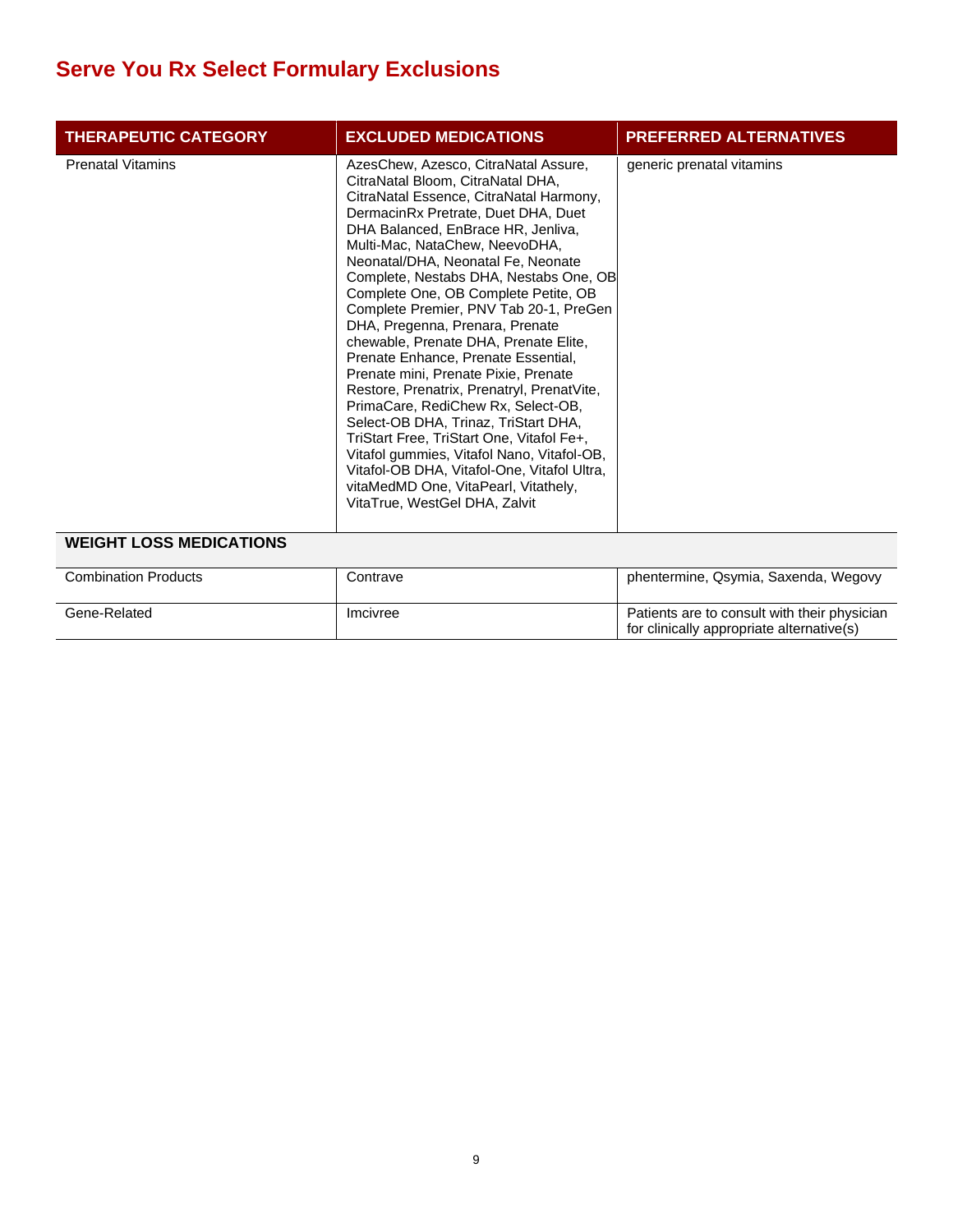#### **EXCLUDED BRAND-NAME MEDICATIONS WITH GENERIC EQUIVALENTS\***

The brand-name medications below are excluded on the formulary. These brand-name medications have been identified as having available generic equivalents covered at Tier 1 on the formulary. Speak with your pharmacist to have your excluded brand-name medication substituted with its generic equivalent or another preferred alternative.

A generic medication contains the same active ingredient(s) as a brand-name medication. An active ingredient is what makes the medication work. Brand-name medications are often protected by a patent. When the patent ends, drug companies can apply to the U.S. Food and Drug Administration (FDA) to begin making generic versions of the medication.

\* Excluded brand-name medications without generic equivalents are included in the other medication tables.

| Abilify                 | Carnitor tablet          | Fioricet            | Maxalt                    | Retin-A Micro gel 0.04%, Treximet |                      |
|-------------------------|--------------------------|---------------------|---------------------------|-----------------------------------|----------------------|
| Absorica                | Catapres-TTS             | Fioricet/Codeine    | Maxalt-MLT                | 0.1%                              | Tribenzor            |
| Acanya                  | Celebrex                 | Firazyr             | Metrogel                  | Risperdal solution                | Tricor               |
| Aciphex tablet          | Celexa                   | Flomax              | Micardis                  | Risperdal tablet                  | Trileptal            |
| Acticlate               | Cialis                   | Focalin             | Micardis HCT              | Ritalin                           | Truvada              |
| Aczone 5%               | Ciprodex                 | Focalin XR          | Minastrin                 | <b>Ritalin LA</b>                 | Uceris tab           |
| Adcirca                 | Clarinex tab             | Fortamet            | Mobic                     | Roxicodone                        | Ultracet             |
| Adderall                | Cleocin vaginal cream    | Fortesta            | MoviPrep                  | Sabril                            | Ultram               |
| <b>Adderall XR</b>      | Climara                  | Generess Fe         | <b>MS Contin</b>          | Safyral                           | Vagifem              |
| Adipex-P                | Clobex                   | Gleevec             | Nalfon                    | Sandostatin injection             | Valium               |
| Afinitor                | Cloderm                  | Glumetza            | Nasonex                   | Saphris                           | Valtrex              |
| <b>Afinitor Disperz</b> | Colestid                 | Golytely solution   | Natroba                   | Seasonique                        | Vanadom              |
| Alphagan P 0.15%        | Concerta                 | Halog cream         | Neurontin                 | Sensipar                          | Vectical             |
| Altace                  | Coreg                    | Hyzaar              | Nexium                    | Seroquel                          | Vesicare             |
| Ambien                  | Coreg CR                 | Imitrex             | Niaspan                   | Seroquel XR                       | Viagra               |
| Ambien CR               | Cortef                   | Inderal LA          | Nitrostat                 | Silvadene                         | Vigamox              |
| Amrix                   | Cosopt                   | Intuniv             | Norvasc                   | Singulair                         | Vimovo               |
| Androgel                | Cosopt PF                | K-Tab               | Nulytely                  | Skelaxin                          | Vivelle-Dot          |
| Arimidex                | Cozaar                   | Kenalog spray       | Nuvigil                   | Solodyn                           | Vogelxo              |
| Arthrotec               | Crestor                  | Kenalog-40          | Onfi                      | Soma                              | Vytorin              |
| Asacol HD               | Cuprimine                | Keppra              | Oracea                    | Strattera                         | Welchol              |
| Atacand                 | Cymbalta                 | Keppra XR           | Paxil                     | Suboxone                          | <b>Wellbutrin SR</b> |
| Ativan                  | Cytomel                  | Klonopin            | Paxil CR                  | Sutent                            | <b>Wellbutrin XL</b> |
| Atripla                 | Delestrogen 20mg/mL,     | Kuvan               | Percocet                  | Synthroid                         | Xalatan              |
| Avapro                  | 40mg/mL                  | Lamictal chewable   | Plaquenil                 | Taclonex ointment                 | Xanax                |
| Avodart                 | Delzicol                 | <b>Lamictal Kit</b> | Plavix                    | Tamiflu                           | Xanax XR             |
| Azopt                   | Depakote                 | Lamictal ODT        | <b>Pred Forte</b>         | Targadox                          | Yasmin 28            |
| Azor                    | Depakote ER              | Lamictal tab        | Prevacid                  | Targretin                         | Yaz                  |
| <b>Baraclude Tab</b>    | Depakote sprinkle cap    | Lamictal XR         | Prinivil                  | Tazorac cream 0.1%                | Zanaflex             |
| Benicar                 | Depo-Testosterone        | Lasix               | Pristig                   | Tecfidera                         | Zegerid              |
| <b>Benicar HCT</b>      | Differin cream, gel      | Latisse             | Prometrium                | Tegretol                          | Zestril              |
| Benzaclin               | Dilantin cap 100mg       | Lescol XL           | Propecia                  | Tegretol-XR                       | Zetia                |
| Benzamycin              | <b>Dilantin Infatabs</b> | Letairis            | Protonix tab              | Tenormin                          | Ziana                |
| <b>Bepreve</b>          | Dilantin suspension      | Lexapro             | Provigil                  | Testim                            | Zocor                |
| <b>Bethkis</b>          | <b>Dilaudid</b>          | Lialda              | Prozac                    | Tikosyn                           | Zoloft               |
| Beyaz                   | Diovan                   | Lidoderm            | <b>Pulmicort Respules</b> | Timoptic                          | Zomig                |
| <b>Brisdelle</b>        | Diovan HCT               | Lipitor             | Qudexy XR                 | Timoptic Ocudose 0.5%             | Zomig ZMT            |
| <b>Brovana</b>          | Doryx 50, 200mg          | Loestrin 21         | Questran                  | Timoptic-XE                       | Zonegran             |
| <b>Butrans</b>          | <b>Effexor XR</b>        | Loestrin Fe         | Questran Light            | <b>TOBI</b> nebulizer             | Zovirax              |
| <b>Bystolic</b>         | Elidel                   | Lotemax ophth susp  | Ranexa                    | Tobradex suspension               | Zyclara 3.75%        |
| Canasa                  | Epiduo                   | 0.5%                | Relafen                   | Topamax                           | Zyprexa              |
| Carafate                | Epipen Jr                | Lotrel              | Relpax                    | <b>Topamax Sprinkle</b>           | Zytiga               |
| Carbatrol               | Estrace                  | Lovaza              | Remodulin                 | Topicort spray                    |                      |
| Cardizem LA 180, 240,   | Evekeo                   | Lunesta             | Renagel                   | <b>Toprol XL</b>                  |                      |
| 300, 360, 420mg         | Exforge                  | Lyrica              | Restoril                  | Tracleer 62.5, 125mg              |                      |
| Carnitor solution       |                          |                     |                           |                                   |                      |